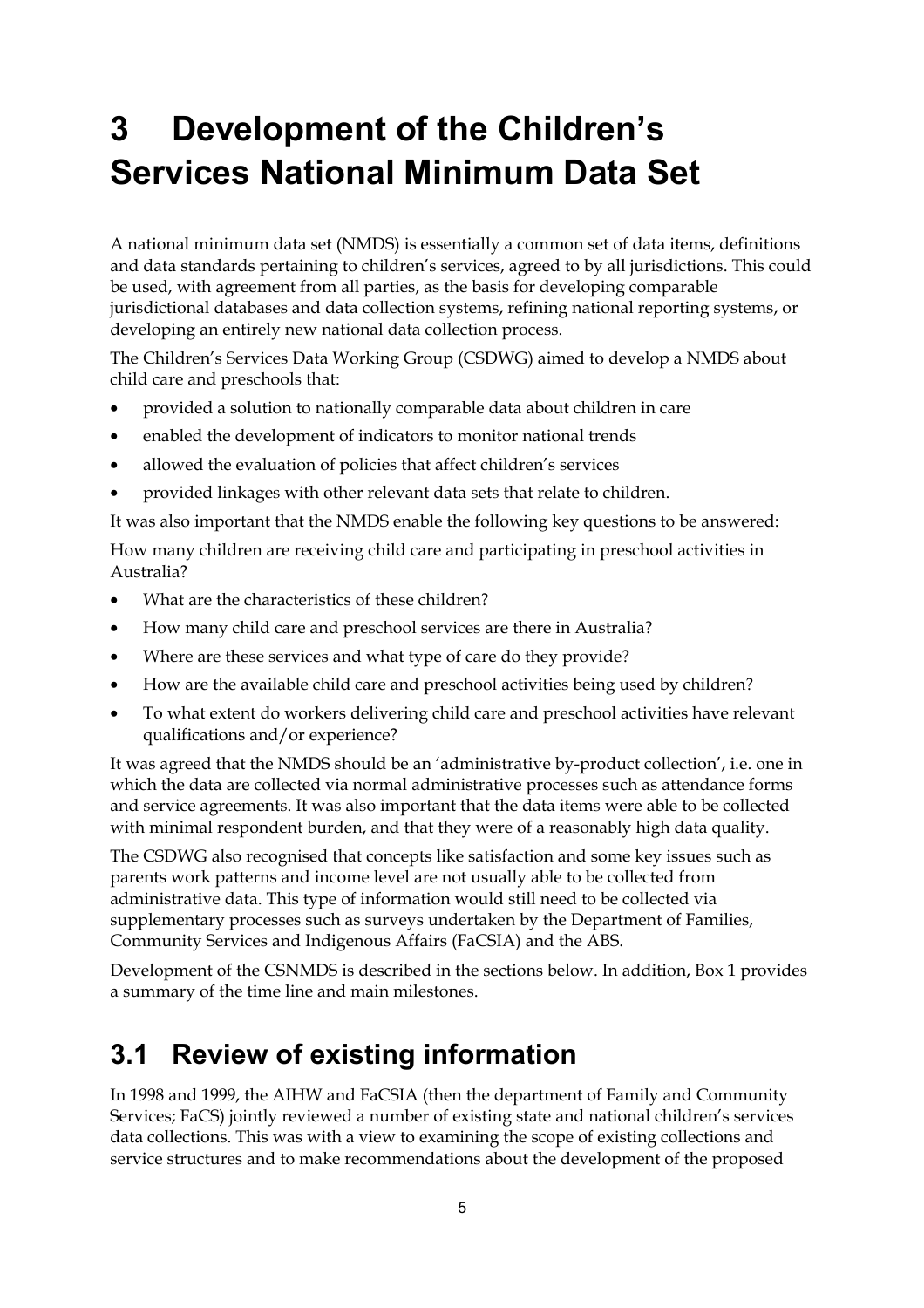CSNMDS. The findings of this review were published in the report *Comparison of data items in selected children's services collections* (AIHW & Department of Family and Community Services 2000). The report examined four data collections relating to children's services—the FaCS 1997 Census of Child Care Services, the 1996 ABS Child Care Survey and the 1997 Victorian and South Australian children's services data collections. It also considered other data collections or definitions where relevant, in order to illustrate other approaches to the issues under discussion. The report made a number of recommendations relating to scope, definitions of service types, and school and population-based data items for children, workers and families, and other characteristics of children and families.

| Dala Sel (CSINNIDS)  |                                                                                                                                                                                          |
|----------------------|------------------------------------------------------------------------------------------------------------------------------------------------------------------------------------------|
| April 1998           | Children's Services Data Working Group (CSDWG) established                                                                                                                               |
| Late 1998-99         | Review of existing children's services data collections                                                                                                                                  |
| 1999                 | Development of Children's Services National Minimum Data Set<br>(CSNMDS) manual version 1                                                                                                |
| Oct. 2000            | Initial field test of CSNMDS, version 1 (NSW, Qld, Tas, ACT)                                                                                                                             |
| 2001                 | Australian Institute of Health and Welfare and CSDWG prepare the<br>draft CSNMDS specifications                                                                                          |
| Aug. 2002            | Phase 1 pilot test against the draft CSNMDS specifications.                                                                                                                              |
| <b>July 2003</b>     | National Community Services Information Management Group noted<br>the phase 1 pilot test results and endorsed further work.                                                              |
| Oct. 2003            | Community and Disability Services Ministers' Advisory Council<br>noted progress with the CSNMDS and endorsed in principle the<br>further development of the data set.                    |
| Dec. 2003 – May 2004 | AIHW and CSDWG develop the draft CSNMDS specifications,<br>version 2                                                                                                                     |
| Sep. 2004            | Phase 2 pilot test against the second draft of the CSNMDS<br>specifications (all jurisdictions).                                                                                         |
| Feb. - June 2005     | AIHW and CSDWG develop the final CSNMDS specifications.                                                                                                                                  |
| 2 June 2005          | CSDWG approve the final CSNMDS specifications, Version 0.4.                                                                                                                              |
| 15 July 2005         | NCSIMG provisionally approve the CSNMDS its final specifications<br>pending the resolution of minor issues.                                                                              |
| Nov. 2005            | Minor issues with the CSNMDS specifications resolved - CSNMDS<br>specifications approved.                                                                                                |
| Aug. 2006            | CDSMAC indicated a commitment to the ongoing development of the<br>CSNMDS by agreeing to consider a funding proposal to undertake a<br>cost-benefit analysis of implementing the CSNMDS. |
|                      |                                                                                                                                                                                          |

### **Box 1: Key stages in the development of the Children's Services National Minimum Data Set (CSNMDS)**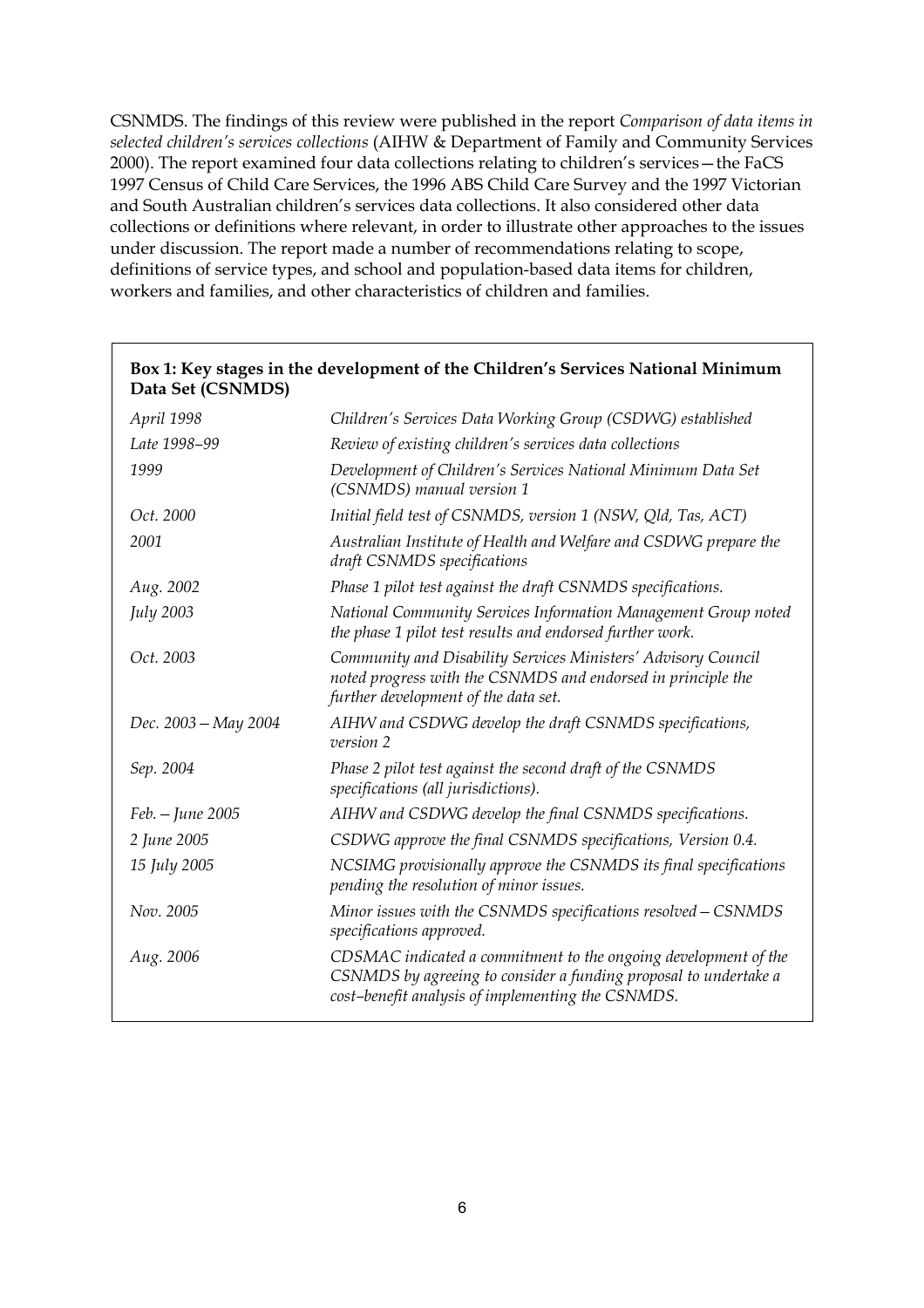## **3.2 Initial field test**

Drawing on the recommendations of the *Comparison of data items in selected children's services collections* report, the AIHW, in association with the CSDWG, developed version 1 of the CSNMDS data manual. Field testing was undertaken in late 2000 in Queensland, Tasmania, New South Wales and the Australian Capital Territory, with 17 services participating.

One of the main findings of the field test was that services often provided more than one type of care activity type, e.g. 'long day care' and 'occasional care'. Collecting data on the basis of whether a service was a long day care centre, an occasional care centre, sessional preschool or an outside school hours care service was not appropriate when these services offered multiple forms of care for children. It was also difficult to distinguish 'occasional care' from 'regular part-time care', regardless of whether these activities took place in a dedicated occasional care centre or a long day care centre.

It was agreed that information on the types of services provided would be collected from administrative records rather than from the service1 and the data manual was revised accordingly (AIHW 2001).

## **3.3 Phase 1 pilot test**

The phase 1 pilot test of the draft CSNMDS specifications was conducted in August 2002. The pilot test included 43 children's services selected by state and territory representatives of the CSDWG.

The pilot test aimed to assess the feasibility of the proposed data collection and its potential to produce nationally consistent, comparable, comprehensive and useful data. The pilot test also aimed to:

- test the feasibility of using common questions on standard collection forms across several different types of funded services
- test whether specific data items (child's age, arrival and departure times, school status and qualification status of paid primary contact worker) enabled children attending 'preschool' or 'school-age care' programs to be identified
- assess respondent burden

 $\overline{a}$ 

• trial the construction of a unique identifier (ID) for each CSNMDS service.

<sup>1</sup> Although the term 'outlet' is used in the data manual, the word 'service' was used in the pilot test, since service providers in the field test disliked the term 'outlet'. In this report, the term 'service' will be used to refer to 'outlet' and 'service activity' to refer to the service offered, in order to be consistent with the pilot test data collection forms.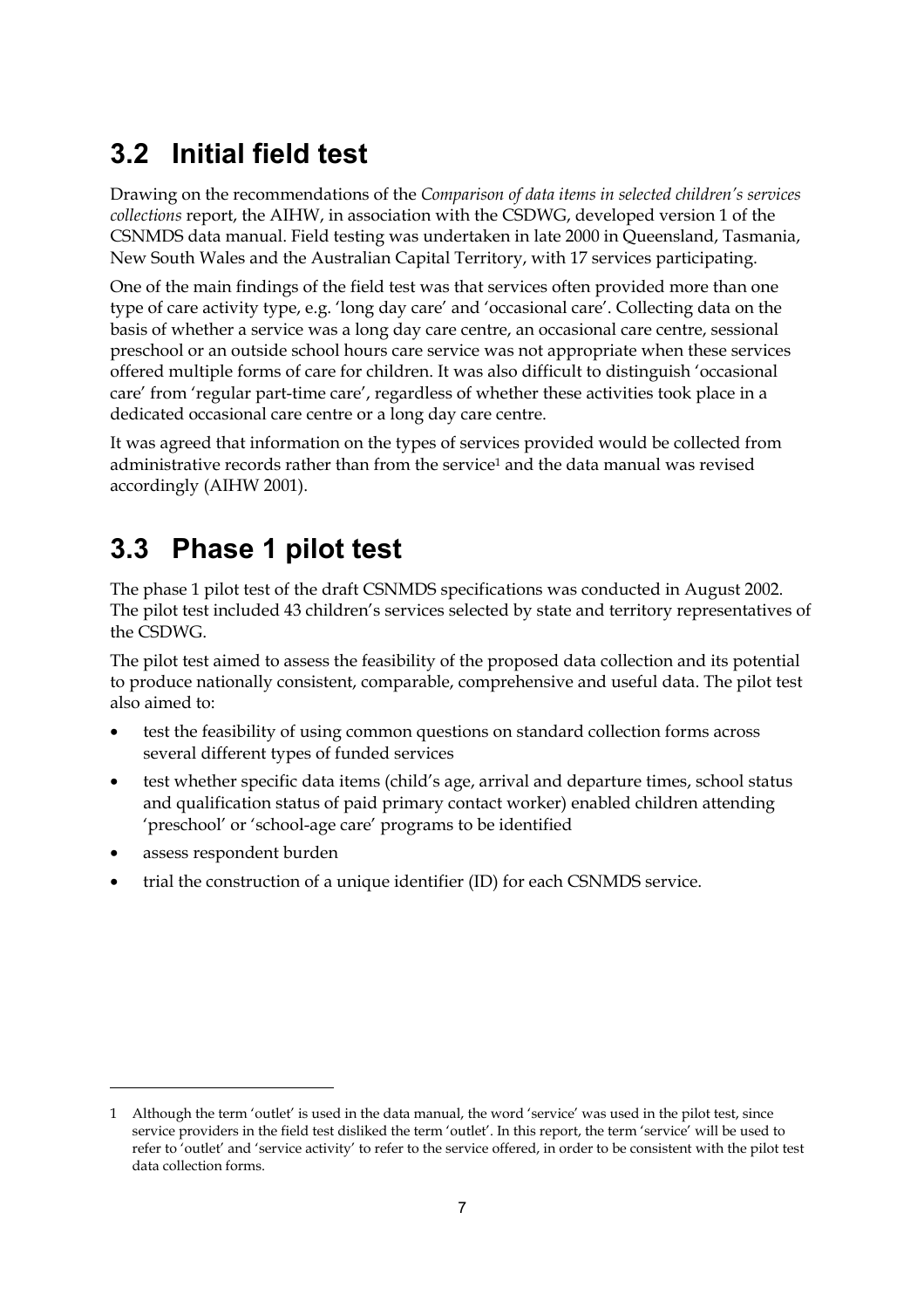Original plans to test a statistical linkage key2 were dropped as it was decided that it would be premature to test such a linkage key without first testing the feasibility and practicality of collecting unit record data.

The 19 data items tested were divided into three broad categories; service, worker/caregiver and child (see Table 2).

In July 2003 NCSIMG considered these preliminary results and endorsed further work of the CSNMDS. This work was subsequently presented to and endorsed by the Community and Disability Services Ministers' Advisory Council (CDSMAC) in October 2003.

| <b>Service</b>              | Worker/caregiver       | Child                    |
|-----------------------------|------------------------|--------------------------|
|                             |                        |                          |
| Service identifier (ID)     | Worker identifier (ID) | Child identifier (ID)    |
| Service address             | Qualification status   | Date of birth            |
| Weeks of operation-per year |                        | Sex                      |
| Days of operation—per week  |                        | Indigenous status        |
| Start time                  |                        | School child status      |
| Finish time                 |                        | Arrival times at service |
| Service delivery mode       |                        | Service departure times  |
| Service delivery setting    |                        |                          |
| Licensed places             |                        |                          |
| Places offered              |                        |                          |
|                             |                        |                          |

| Table 2: Data items tested in the phase 1 pilot test |  |
|------------------------------------------------------|--|
|------------------------------------------------------|--|

The phase 1 pilot test made 33 recommendations covering the collection methodology, the scope of the services, children's and workers' collections, and specific data items in the collections (details provided in Appendix C). A greater proportion of these recommendations related to further defining the scope of the CSNMDS and clarifying, for example, which children, services and workers to include and exclude.

The CSDWG endorsed 27 of the 33 recommendations arising from the pilot test. These are listed below in Table 3. They agreed that the next phase of development of the CSNMDS should include more data items on all three areas of the collection; children, services and workers. They also agreed that a revised draft of the CSNMDS specifications should be prepared and tested in the phase 2 pilot test (AIHW 2006a).

 $\overline{a}$ 

<sup>2</sup> The purpose of a linkage key is twofold:

<sup>•</sup> to enable data from different collections, or the same collection over time, to be linked. Because a linkage key is not a unique personal identifier, confidentiality of personal data can be protected—Appendix E provides details of the proposed linkage key

<sup>•</sup> to ensure no double counting, as the same child may access two different services at different times/days of the week.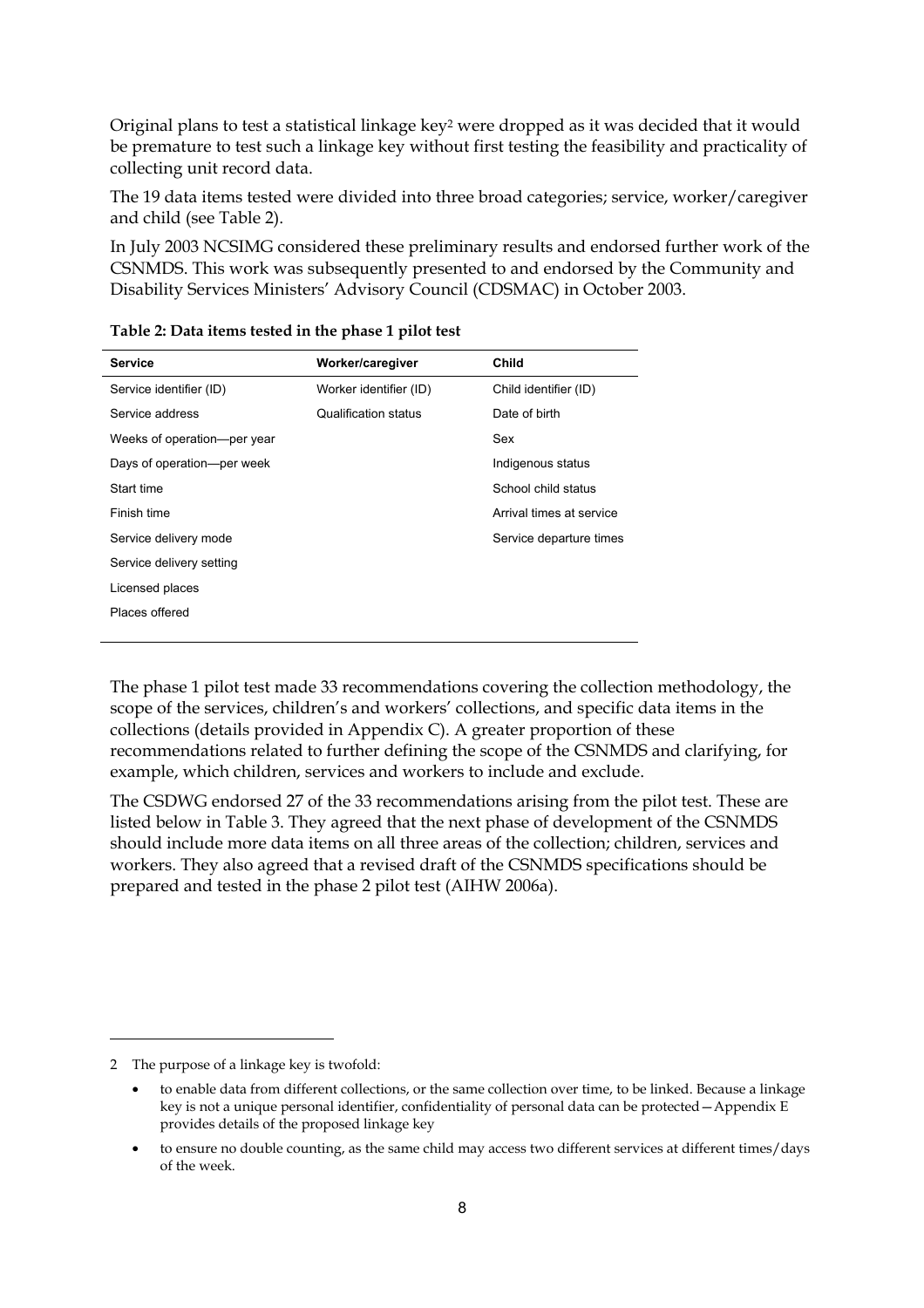| Table 3: Phase 1 pilot test recommendations agreed by the Children's Services Data Working |  |
|--------------------------------------------------------------------------------------------|--|
| Group                                                                                      |  |

### **No. Recommendation**  *Collection methodology*  2 Forms based on three main types of delivery mode (centre-based, family day care/in-home care, and mobile services) have worked well for the pilot test and should continue to be used in the next phase of the pilot test. *Scope—services and activities*  3 That the term 'outlet' be changed to 'service' and 'service' to 'service activity'. 4 That government funding refers to 'receive ongoing government funding and/or approved for Child Care Benefit'. 5 That for family day care services, the scope specifically states 'including caring for children occupying an inhome care place'. 6 Funded service activity type data element be included for future data collection. 7 That 'primary school education' is not referred to specifically as exclusion. *Scope—children*  8 To include children who are absent for the entire collection week where a place has been kept vacant for that child, or their place has been paid for or will be paid for, or where the child has a 'permanent booking'. 9 That all absent children as defined above should be recorded using the 'child absent' tick-boxes on days where they would normally attend. 10 That child characteristics should be collected in order to ascertain whether certain defined groups of children account for a higher proportion of absences. *Scope—workers*  11 Workers who are absent from the service for the entire collection week should be included in the scope of the collection. 12 Relief workers who are employed during the collection week to replace workers who are sick, or otherwise absent, should be identified as such. 13 The second phase of the Children's Services National Minimum Data Set (CSNMDS) scope on 'workers' include all paid, unpaid (volunteers) and contract workers delivering child care and preschool services. 14 Additional data elements on workers be tested in the second phase of the CSNMDS. *Specific items—service-related*  15 For a full, objective electronic matching of services between data sets to take place, some steps need to be taken in regards to data items on the Department of Families and Community Services (FaCS) and state and territory administrative databases. Given that the final CSNMDS collection will not be in place for a few more years, database administrators have time to make any alterations necessary to allow the service-matching process required. 16 For family day care caregivers/in-home caregivers, put the relevant guiding information alongside the question in the collection form.

- 19 Change the wording of the question for caregivers to: 'How many children are you registered with your scheme as being able to care for?'
- 21 Give mobile services the option of recording the number of weeks in the year in which they offer each session.
- 23 Give mobile services the option of recording a two-weekly schedule.
- 25 Provide an alternative wording for caregivers: 'What times are you registered with your coordinating unit as being available?'

*(continued)*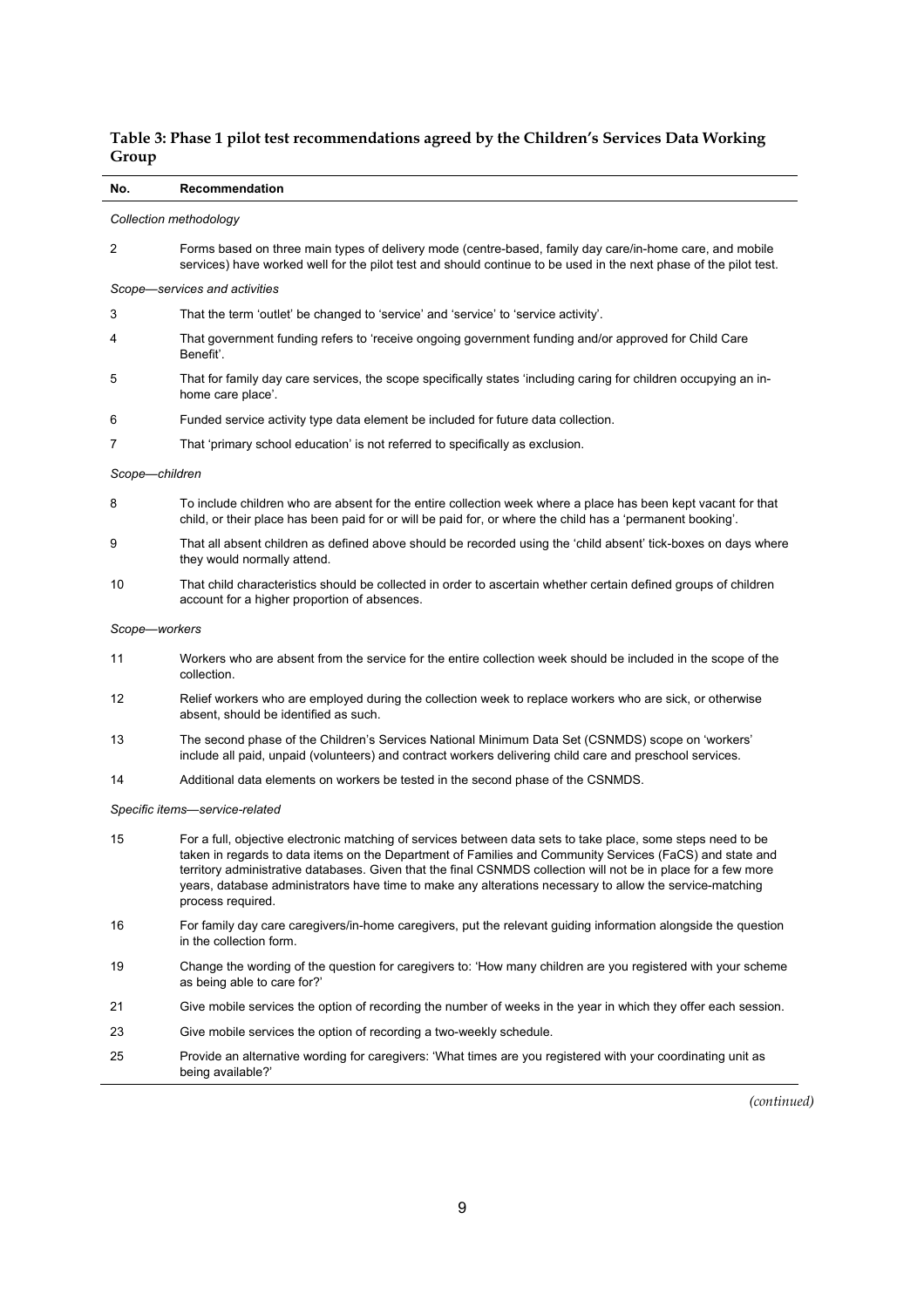#### **Table 3 (continued): Phase 1 pilot test recommendations agreed by the Children's Services Data Working Group**

#### **No. Recommendation**

*Specific items—child-related* 

| 27                            | Where service providers do not know the exact eight-digit date of birth of a child, the estimation of the child's<br>date of birth to the nearest three months and year will provide more accurate information.                                                                                                                                              |  |
|-------------------------------|--------------------------------------------------------------------------------------------------------------------------------------------------------------------------------------------------------------------------------------------------------------------------------------------------------------------------------------------------------------|--|
| 28                            | Service providers should be requested to include the Australian Bureau of Statistics standard Indigenous<br>status question on enrolment forms and they should receive assistance on how to ask the question.                                                                                                                                                |  |
| 29                            | Most jurisdictions will require changes to their systems and data-recording practices to obtain accurate and<br>comparable information on Indigenous status.                                                                                                                                                                                                 |  |
| 30                            | To clearly identify the purpose for which information on the arrival and departure times of children who attend<br>during the collection week is obtained.                                                                                                                                                                                                   |  |
| Specific items-worker-related |                                                                                                                                                                                                                                                                                                                                                              |  |
| 31                            | For consistency purposes for child care and preschool qualifications, jurisdictions should develop a common<br>list of relevant qualifications. The categories of worker qualifications need to be revised in line with current<br>practice.                                                                                                                 |  |
| 32                            | The CSNMDS data manual currently includes a data item for workers that is a 'yes' or 'no' indicator of whether<br>a worker has worked in the children's services sector for more than three years. It is recommended that the<br>data item be made a more general question asking for the number of years of experience in the children's<br>services field. |  |
|                               | Additional data elements                                                                                                                                                                                                                                                                                                                                     |  |

33 The next phase of development of the CSNMDS should include more data items on services, children and workers.

## **3.4 Phase 2 pilot test**

The phase 2 pilot test was undertaken in September 2004. The main purpose of this test was to examine the now much-expanded set of 44 data items in the revised draft CSNMDS specifications. A secondary aim was to test the data items that could be used to create a statistical linkage key. Box 2 shows the main findings of the phase 2 pilot test.

### **Box 2: Main findings of the phase 2 pilot test**

*The scope of the proposed Children's Services National Minimum Data Set (CSNMDS) is practical and comprehensive in its coverage of child care and preschool services in Australia.* 

*The collection instruments, such as the data set specifications and paper forms, were both clear and appropriate, with only minor changes required.* 

*Efficiency gains could be made if an electronic data system was employed.* 

*Data elements which can be used to construct a statistical linkage key for children (date of birth, sex and selected letters of name) were collected successfully. However, as this was a one-off collection, with a relatively small sample size, it was not possible to demonstrate how the statistical linkage key could be used to track children's usage of children's services.* 

*The core information needs and rights of all potential stakeholders were given extensive consideration throughout the development phase of the CSNMDS. In addition, a workable balance of information needs and stakeholder rights was successfully achieved.*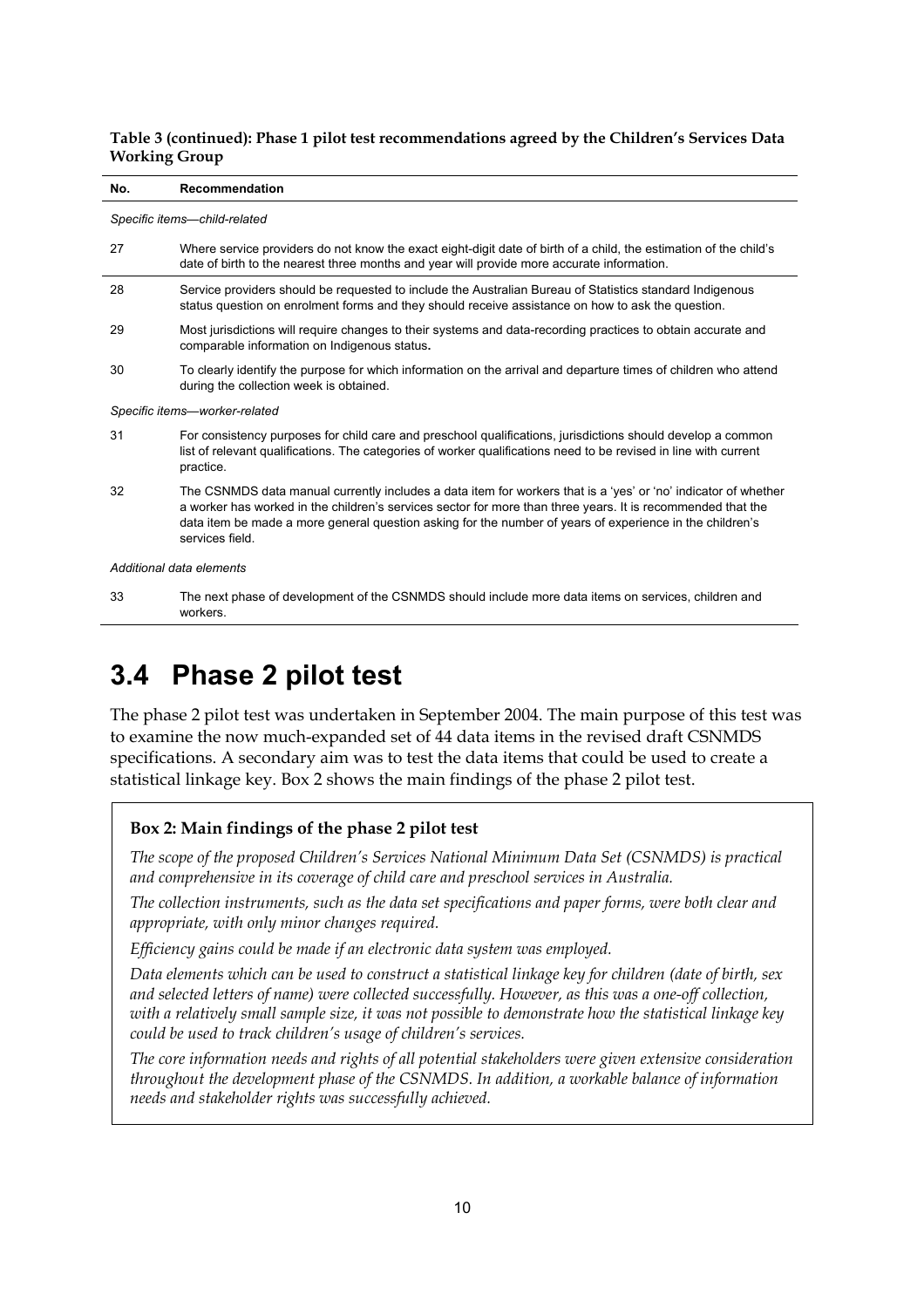A total of 32 recommendations were made to the CSDWG encompassing three broad areas of the data collection, scope of the CSNMDS, collection instruments and balancing core needs and rights of stakeholders. Of the 32 recommendations, only five were either rejected or endorsed with qualification, with the remaining 28 endorsed without change. Appendix D lists the recommendations from the second phase pilot test and the associated responses by the CSDWG. Table 4 below lists those recommendations that were endorsed by the CSDWG.

### **Table 4: Phase 2 pilot test recommendations agreed by the Children's Services Working Group**

| No. | Recommendation                                                                                                                                                                                                                                                                                                           |
|-----|--------------------------------------------------------------------------------------------------------------------------------------------------------------------------------------------------------------------------------------------------------------------------------------------------------------------------|
|     | Scope of the Children's Services National Minimum Data Set (CSNMDS)                                                                                                                                                                                                                                                      |
| 1   | Broaden the scope of the CSNMDS to include all child care and/or preschool service activities (apart from those<br>activities that require the attendance of a parent/ quardian) offered at government-funded services.                                                                                                  |
| 2   | CSDWG review and document the services that would be excluded from the CSNMDS under the current scope<br>to determine whether this is appropriate—outcome of licensed services to be included.                                                                                                                           |
| 3   | Before implementation, establish a register of all services that fall within the scope of the collection in<br>cooperation with Australian, state and territory government departments.                                                                                                                                  |
| 4   | Exclude general staff from the collection, so that the only workers included in the scope of the CSNMDS are<br>those, both paid and unpaid, who have some direct contact with children. Outcome included inclusion of<br>administrative staff.                                                                           |
| 5   | Narrow the scope for workers in the CSNMDS to exclude workers absent from the service during the collection<br>week.                                                                                                                                                                                                     |
| 6   | Consult with the Department of Families and Community Services regularly about changes to special programs<br>which engage workers in children's services.                                                                                                                                                               |
| 7   | Amend the Preschool service provided for child data element to include children who usually receive preschool<br>in the data collection week.                                                                                                                                                                            |
|     | <b>Collection instruments</b>                                                                                                                                                                                                                                                                                            |
| 8   | Family day care/in-home care services should be given the option of providing all caregiver information<br>themselves.                                                                                                                                                                                                   |
| 9   | The CSDWG reconsider the value of retaining the service fee data item in the collection. They agreed to retain<br>and redevelop the item.                                                                                                                                                                                |
| 10  | The Australian Institute of Health and Welfare (AIHW) to develop clearer guidelines on a data item regarding<br>places offered and include these in the Final CSNMDS specifications.                                                                                                                                     |
| 11  | Extend the guidelines for <i>Employment status—permanent/fixed-term contract/casual</i> data element in the<br>CSNMDS specifications to state: 'If the service is unsure on the status of its staff, use the leave entitlements<br>that the staff member is eligible for as a guide to the category to include them in.' |
| 12  | The CSDWG provide guidance as to the appropriate category for caregivers who are self-employed in the<br>Employment status—permanent/fixed-term contract/casual data element. Agreed to retain as is.                                                                                                                    |
| 13  | The worker data element, <i>Employment status—full-time/part-time</i> , be omitted from the CSNMDS.                                                                                                                                                                                                                      |
| 14  | The worker data element <i>Employment status—relief worker</i> be omitted from the CSNMDS. Endorsed, but with<br>the addition of a new item, 'type of employer' to be developed with advice from the Australian Bureau of<br>Statistics.                                                                                 |
| 15  | The CSDWG consider adding Associate Diploma to the data domains of the Paid contact worker/caregiver -<br>qualification level data element. Agreed to investigate further.                                                                                                                                               |
| 16  | Modify Child—letters of name data element so that letters of the first name of the child are collected first,<br>followed by the letters of the surname.                                                                                                                                                                 |
| 17  | The CSDWG develop a better definition of a preschool service for the final data set specifications of the<br>CSNMDS.                                                                                                                                                                                                     |

*(continued)*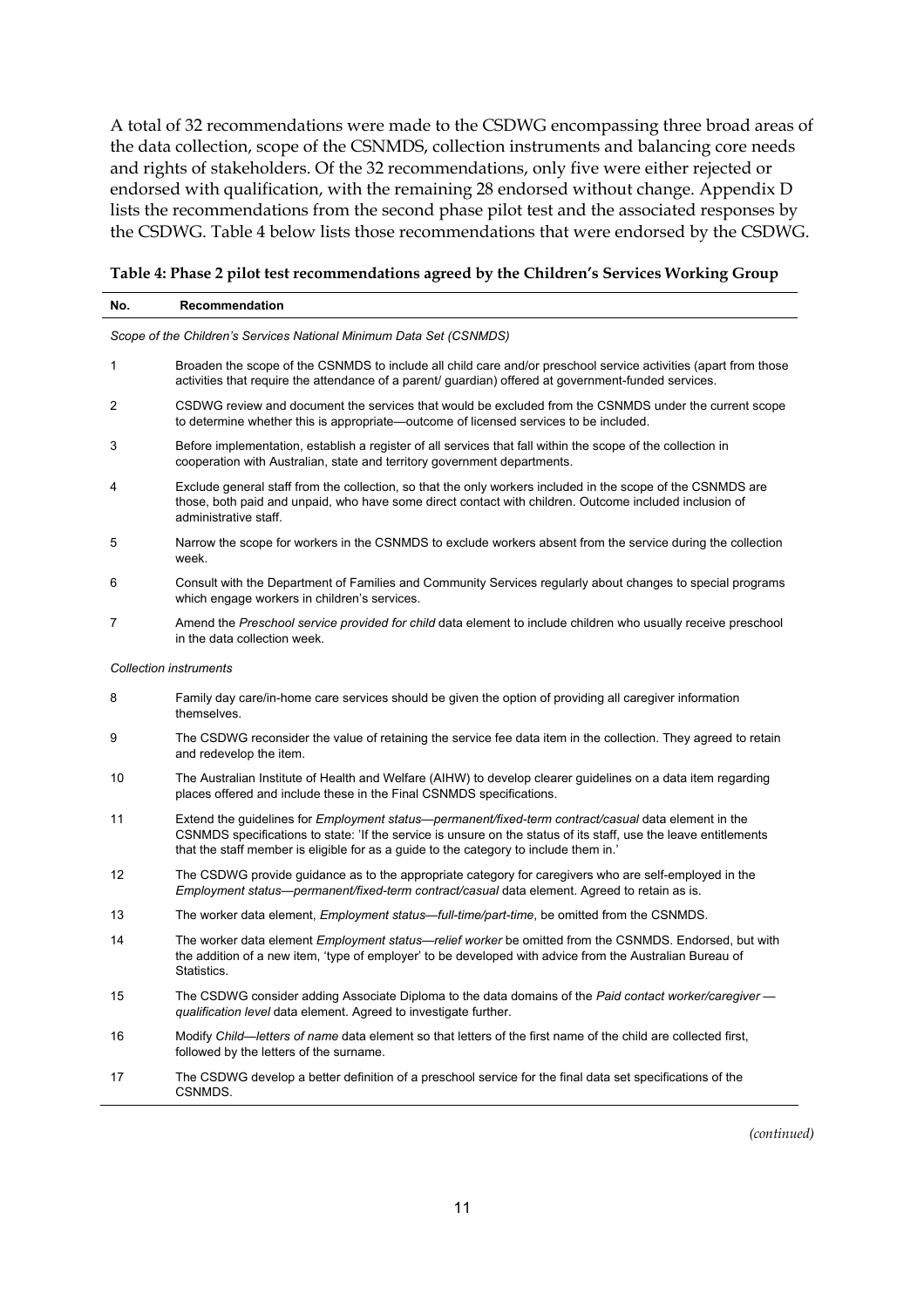### **Table 4 (continued): Phase 2 pilot test recommendations agreed by the Children's Services Data Working Group**

| No. | Recommendation                                                                                                                                                                                                                                                                                                                                                                                                                                                                                                                           |  |  |  |
|-----|------------------------------------------------------------------------------------------------------------------------------------------------------------------------------------------------------------------------------------------------------------------------------------------------------------------------------------------------------------------------------------------------------------------------------------------------------------------------------------------------------------------------------------------|--|--|--|
|     | <b>Collection instruments</b>                                                                                                                                                                                                                                                                                                                                                                                                                                                                                                            |  |  |  |
| 18  | Add a sentence to the Child—school status data element in the final data set specifications that states; 'If the<br>child attends preschool in a school setting, they should not be counted as attending school'.                                                                                                                                                                                                                                                                                                                        |  |  |  |
| 19  | Change the language question to 'Does the child (or their parents or guardian) speak a language other than<br>English at home?' and change the fields to                                                                                                                                                                                                                                                                                                                                                                                 |  |  |  |
|     | Not applicable, English only spoken at home                                                                                                                                                                                                                                                                                                                                                                                                                                                                                              |  |  |  |
|     | Other language, please specify.                                                                                                                                                                                                                                                                                                                                                                                                                                                                                                          |  |  |  |
| 20  | Before implementation of the CSNMDS, children's services should be encouraged to record language spoken<br>to match the definition and guidelines of the Child-main language other than English spoken at home data<br>element.                                                                                                                                                                                                                                                                                                          |  |  |  |
| 21  | The AIHW consult with the Functioning and Disability Unit of the AIHW to improve the guidelines for the Child—<br>disability status—need for assistance data element in the final data set specifications. Children should only be<br>included if their parent/guardian has identified or confirmed that their child has a need for additional assistance<br>compared to children of a similar age and related to a long-term health condition or disability. More appropriate<br>examples should be provided for the categories listed. |  |  |  |
| 22  | Family day care/in-home care services that use electronic data collection systems should modify their systems<br>to collect actual hours attended by children.                                                                                                                                                                                                                                                                                                                                                                           |  |  |  |
| 24  | Develop electronic-based collection for the CSNMDS. This system would be extensively field-tested before<br>implementation and introduced as widely as possible to allow data collection on all agreed CSNMDS data<br>items.                                                                                                                                                                                                                                                                                                             |  |  |  |
| 25  | The CSDWG make a final decision about the set of data items to collect in the CSNMDS.                                                                                                                                                                                                                                                                                                                                                                                                                                                    |  |  |  |
|     | Balancing core needs and rights of stakeholders                                                                                                                                                                                                                                                                                                                                                                                                                                                                                          |  |  |  |
| 26  | Before the implementation of the CSNMDS, provide support to children's services and jurisdictions to change<br>over to collecting the CSNMDS data items.                                                                                                                                                                                                                                                                                                                                                                                 |  |  |  |
| 27  | Retain Paid contact worker/caregiver—length of experience and the CSDWG decide the appropriate collection<br>method.                                                                                                                                                                                                                                                                                                                                                                                                                     |  |  |  |
|     | Guidelines on how to estimate years of experience should be improved and children's services should be<br>encouraged to collect this item accurately.                                                                                                                                                                                                                                                                                                                                                                                    |  |  |  |
| 30  | Omit Paid contact worker/caregiver—date of birth and replace it with Paid contact worker/caregiver—age group.                                                                                                                                                                                                                                                                                                                                                                                                                            |  |  |  |
| 31  | Before implementation of the CSNMDS, children's services should be encouraged to collect Indigenous status<br>of workers and children at point of entry to their services and be provided with appropriate guidance to achieve<br>this.                                                                                                                                                                                                                                                                                                  |  |  |  |
| 32  | Before implementation of the CSNMDS, children's services should be encouraged to begin collecting Paid<br>contact worker/caregiver—qualification field and Paid contact worker/caregiver—qualification level at point of<br>entry to their services.                                                                                                                                                                                                                                                                                     |  |  |  |

As a consequence of the pilot testing, 30 data items were retained unchanged, 12 were retained with changes and 2 items were deleted. Table 5 provides details of the items retained, changed and deleted (AIHW 2006b).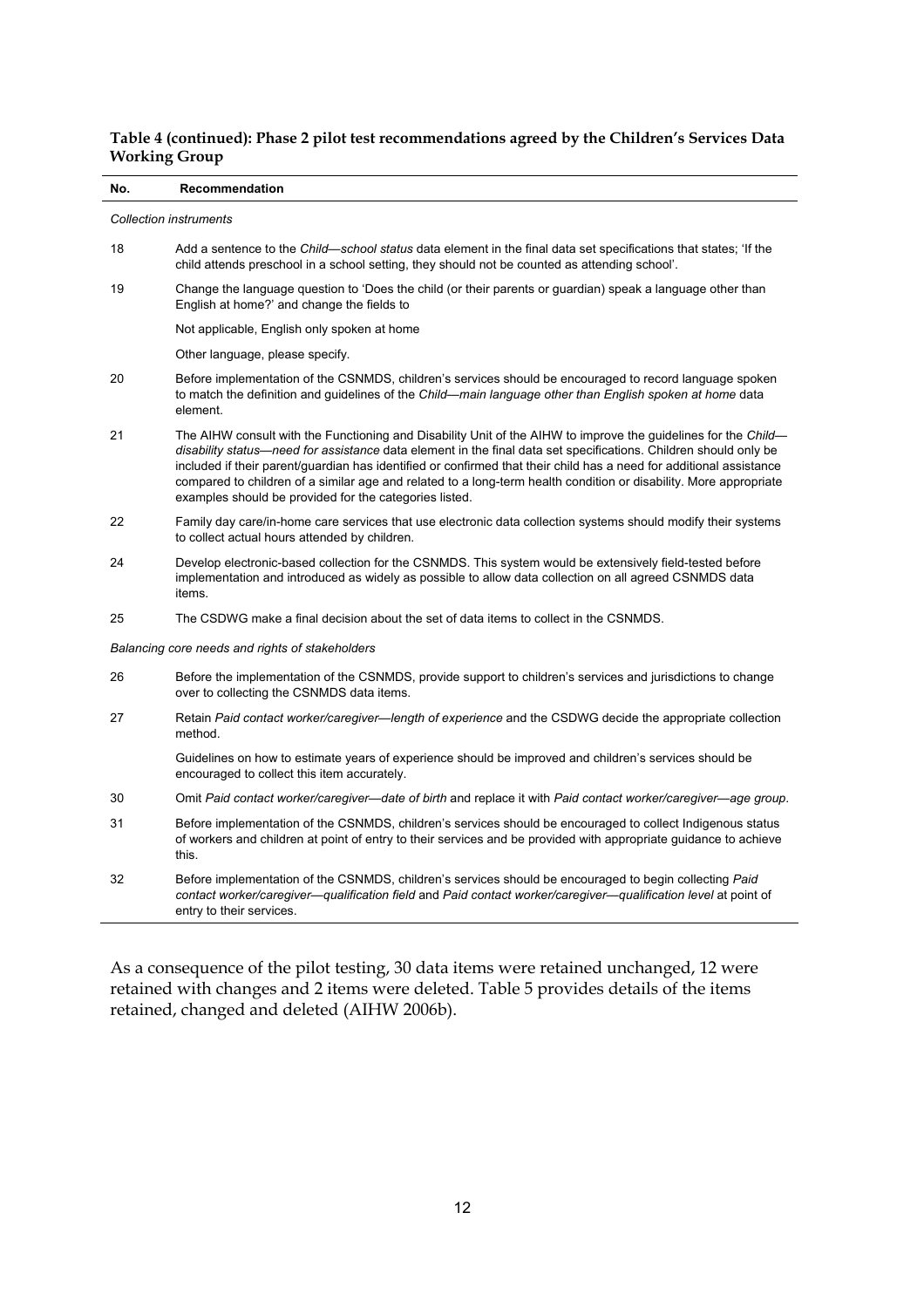| Data item                                                    | Retain<br>unchanged | <b>Retain with</b><br>changes | Omit |
|--------------------------------------------------------------|---------------------|-------------------------------|------|
| Service items:                                               |                     |                               |      |
| Service identifier (ID)                                      | ✓                   |                               |      |
| Service address                                              | ✓                   |                               |      |
| Weeks of operation-per year                                  | ✓                   |                               |      |
| Days of operation-per week                                   | ✓                   |                               |      |
| Start time                                                   | ✓                   |                               |      |
| Finish time                                                  | ✓                   |                               |      |
| Service delivery mode                                        | ✓                   |                               |      |
| Service delivery setting                                     | ✓                   |                               |      |
| Management type                                              | ✓                   |                               |      |
| Legal entity                                                 | ✓                   |                               |      |
| Main service activity type                                   | ✓                   |                               |      |
| Other service activities                                     | ✓                   |                               |      |
| Fee schedules                                                |                     | ✓                             |      |
| Licensed places                                              | ✓                   |                               |      |
| Places offered                                               |                     | ✓                             |      |
| Worker/caregiver items:                                      |                     |                               |      |
| Worker identifier (ID)                                       | ✓                   |                               |      |
| Date of birth                                                |                     | ✓                             |      |
| Sex                                                          | ✓                   |                               |      |
| Indigenous status                                            | ✓                   |                               |      |
| Total hours worked                                           | ✓                   |                               |      |
| Paid / unpaid                                                | ✓                   |                               |      |
| Type of work performed                                       | ✓                   |                               |      |
| Specific role                                                | ✓                   |                               |      |
| Employment status (full-time/part-time)                      |                     |                               | ✓    |
| Employment status (permanent/fixed-term contract/<br>casual) |                     | ✓                             |      |
| Employment status (relief worker)                            |                     |                               | ✓    |
| Qualification field                                          | ✓                   |                               |      |
| Qualification level                                          |                     | ✓                             |      |
| Educational enrolment status                                 |                     | ✓                             |      |
| Length of experience                                         |                     | ✓                             |      |
| Length of time with current service                          |                     |                               |      |
| <b>Child items:</b>                                          |                     |                               |      |
| Letters of name                                              |                     | ✓                             |      |

#### **Table 5: Children's Services National Minimum Data Set (CSNMDS) data items tested in the phase 2 pilot test and outcome of testing**

*(continued)*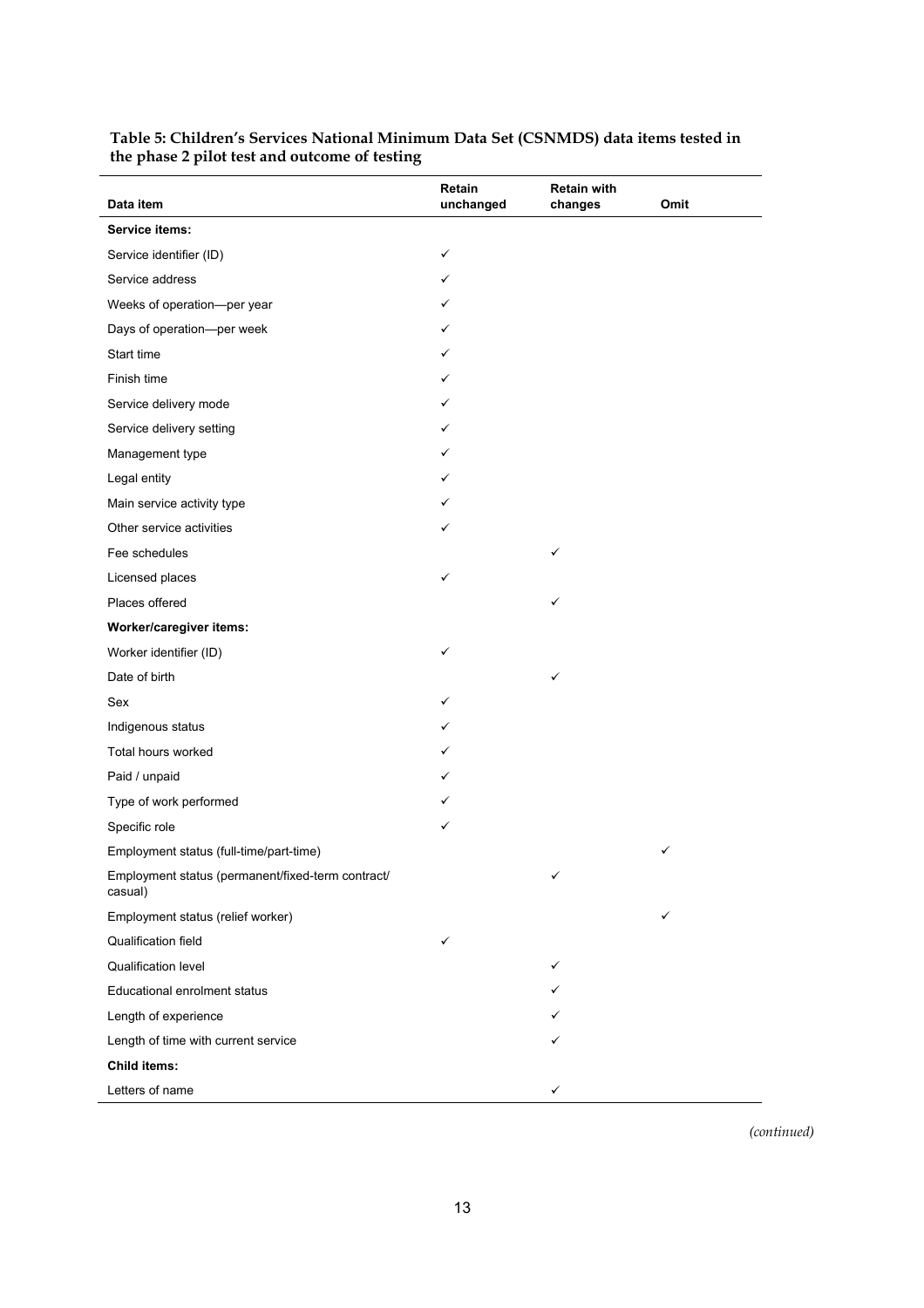| Date of birth                                   | ✓                   |                               |      |
|-------------------------------------------------|---------------------|-------------------------------|------|
| Sex                                             | ✓                   |                               |      |
| Data item                                       | Retain<br>unchanged | <b>Retain with</b><br>changes | Omit |
| Indigenous status                               | ✓                   |                               |      |
| School child status                             |                     | ✓                             |      |
| Main language other than English spoken at home | ✓                   |                               |      |
| Disability status                               |                     | ✓                             |      |
| Arrival times at service                        | ✓                   |                               |      |
| Service departure times                         | ✓                   |                               |      |
| Preschool service provided to this child        |                     | ✓                             |      |
| Family type                                     | ✓                   |                               |      |
| Sex of parent(s)/guardian(s)                    | ✓                   |                               |      |
| Working arrangements of parent(s)/guardian(s)   | ✓                   |                               |      |

**Table 5 (continued): Children's Services National Minimum Data Set (CSNMDS) data items tested in the phase 2 pilot test and outcome of testing** 

## **3.5 Sign-off**

On 2 June 2005, the CSDWG endorsed the final Children's Services National Minimum Data Set specifications. These included the changes identified in the second pilot test.

The data set specifications were subsequently endorsed by the National Community Services Information Management Group (NCSIMG) on 15 July 2005. This endorsement was subject to the incorporation of minor amendments proposed by the National Community Services Data Committee. The NCSIMG also:

- agreed the CSNMDS specifications be published as an NSCIMG publication
- asked the CSDWG to prepare a succinct business statement to be used as a basis for the NCSIMG Chair to lead a CDSMAC teleconference to gain an indication of the level of support for implementation.

Subsequent to the CSDWG endorsement of the final specifications, the Queensland representative of the National Disability Administrators raised several issues regarding the data item *Child with a disability—need for assistance*. As a result, a number of alterations were made to the text of this data specification, including to the name (it is now *Child with a disability or long-term condition—need for assistance*).

A copy of the final data set specifications is provided at Appendix F.

Endorsement of the final CSNMDS specifications by the NCSIMG meant that the CSDWG had completed its task of developing a national minimum data set for children's services. It also represented an important first step towards addressing the information-related issues raised by the Senate Inquiry on Child Care Funding and the National Agenda for Early Childhood.

In August 2006, CDSMAC indicated its commitment to the ongoing development of the CSNMDS by agreeing to fund a proposal to undertake a cost–benefit analysis of implementing the CSNMDS.